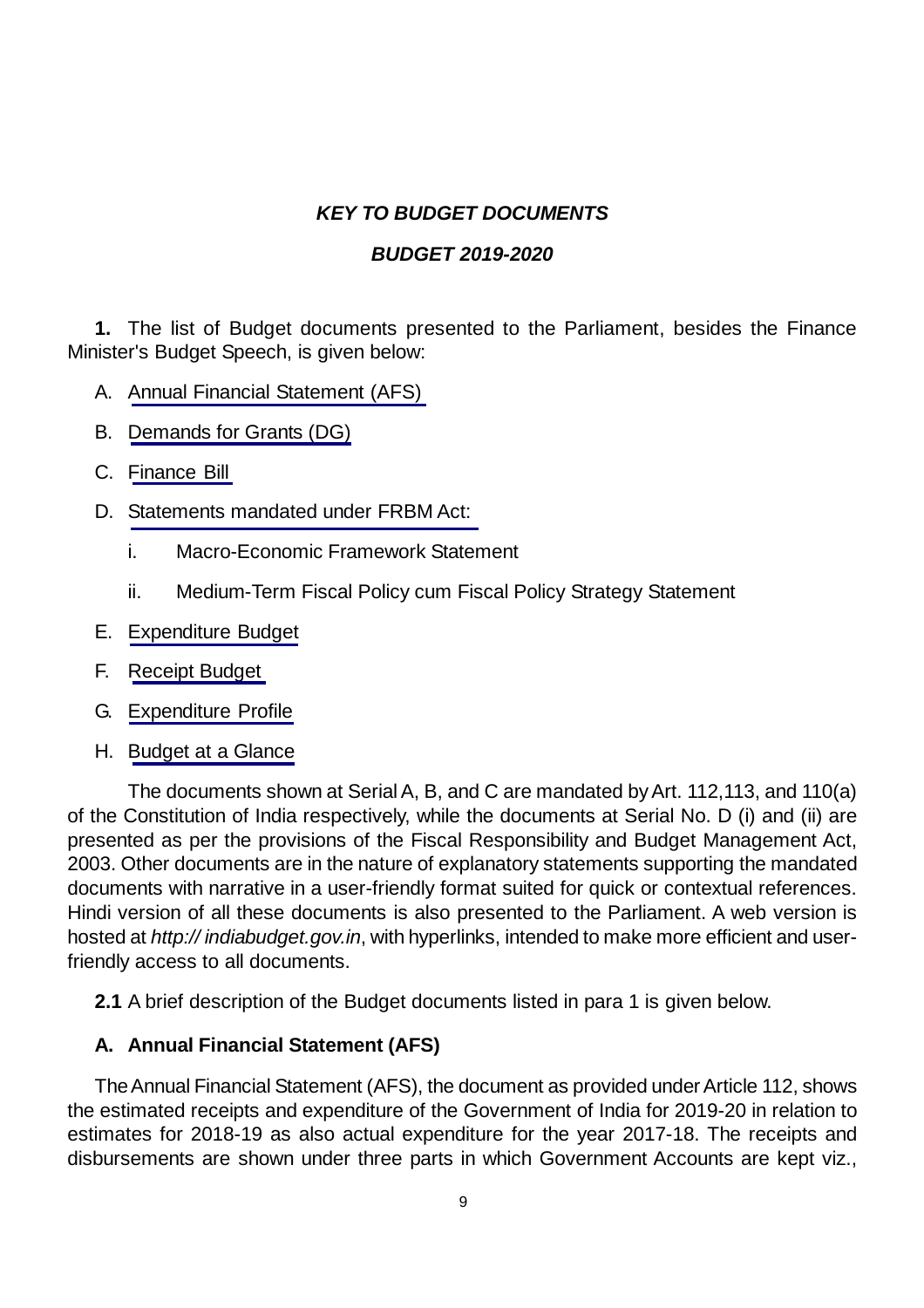(i) The Consolidated Fund of India, (ii) The Contingency Fund of India and (iii) The Public Account of India. The Annual Financial Statement distinguishes the expenditure on revenue account from the expenditure on other accounts, as is mandated in the Constitution of India. The Revenue and the Capital sections together, therefore make the Union Budget. The estimates of receipts and expenditure included in the Annual Financial Statement are for expenditure net of refunds and recoveries. The Union Government Finance Accounts also reflect expenditure in a similar manner.

The significance of the Consolidated Fund, the Contingency Fund and the Public Account as well as the distinguishing features of the Revenue and the Capital portions are given below briefly:

- (i) The Consolidated Fund of India (CFI) draws its existence from Article 266 of the Constitution. All revenues received by the Government, loans raised by it, and also receipts from recoveries of loans granted by it, together form the Consolidated Fund of India. All expenditure of the Government is incurred from the Consolidated Fund of India and no amount can be drawn from the Consolidated Fund without due authorization from the Parliament.
- (ii) Article 267 of the Constitution authorises the existence of a Contingency Fund of India which is an imprest placed at the disposal of the President of India to facilitate meeting of urgent unforeseen expenditure by the Government pending authorization from the Parliament. Parliamentary approval for such unforeseen expenditure is obtained, expost-facto, and an equivalent amount is drawn from the Consolidated Fund to recoup the Contingency Fund after such ex-post-facto approval. The corpus of the Contingency Fund as authorized by Parliament presently stands at ` 500 crore.
- (iii) Moneys held by Government in trust are kept in the Public Account. The Public Account draws its existence from Article 266 of the Constitution of India. Provident Funds, Small Savings collections, income of Government set apart for expenditure on specific objects such as road development, primary education, other Reserve/Special Funds etc., are examples of moneys kept in the Public Account. Public Account funds that do not belong to the Government and have to be finally paid back to the persons and authorities who deposited them, do not require Parliamentary authorisation for withdrawals. The approval of the parliament is obtained when amounts are withdrawn from the Consolidated Fund and kept in the Public Account for expenditure on specific objects. The actual expenditure on the specific object is again submitted for vote of the Parliament for withdrawal from the Public Account for incurring expenditure on the specific objects.

The Union Budget can be demarcated into the part pertaining to revenue which is for ease of reference termed as Revenue Budget in (iv) below and the part pertaining to Capital which is for ease of reference termed as Capital Budget in (v) below.

(iv) The Revenue Budget consists of the revenue receipts of the Government (Tax revenues and other Non Tax revenues) and the expenditure met from these revenues. Tax revenues comprise proceeds of taxes and other duties levied by the Union. The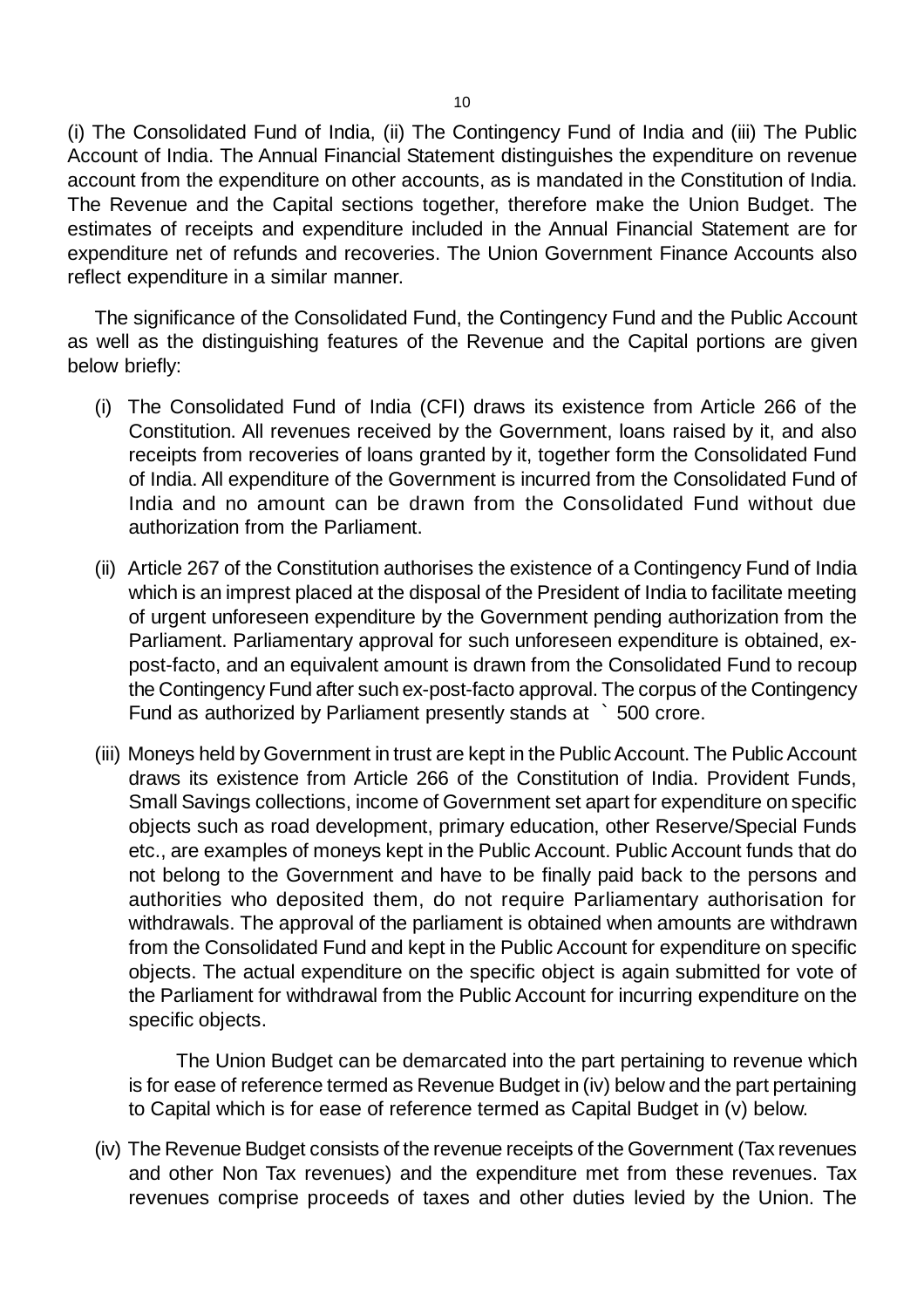<span id="page-2-0"></span>estimates of revenue receipts shown in the Annual Financial Statement take into account the effect of various taxation proposals made in the Finance Bill. Other non-tax receipts of the Government mainly consist of interest and dividend on investments made by the Government, fees and other receipts for services rendered by the Government. Revenue expenditure is for the normal running of Government departments and for rendering of various services, making interest payments on debt, meeting subsidies, grants in aid, etc.

Broadly, the expenditure which does not result in creation of assets for the Government of India, is treated as revenue expenditure. All grants given to the State Governments/Union Territories and other parties are also treated as revenue expenditure even though some of the grants may be used for creation of capital assets.

- (v) Capital receipts and capital payments together constitute the Capital Budget. The capital receipts are loans raised by the Government from the public (these are termed as market loans), borrowings by the Government from the Reserve Bank of India and other parties through the sale of Treasury Bills, the loans received from foreign Governments and bodies, disinvestment receipts and recoveries of loans from State and Union Territory Governments and other parties. Capital payments consist of capital expenditure on acquisition of assets like land, buildings, machinery, equipment, as also investments in shares, etc., and loans and advances granted by the Central Government to the State and the Union Territory Governments, Government companies, Corporations and other parties.
- (vi) Accounting Classification
	- The estimates of receipts and disbursements in the Annual Financial Statement and of expenditure in the Demands for Grants are shown according to the accounting classification referred to under Article 150 of the Constitution.
	- The Annual Financial Statement shows, certain disbursements distinctly, which are charged on the Consolidated Fund of India. The Constitution of India mandates that such items of expenditure such as emoluments of the President, salaries and allowances of the Chairman and the Deputy Chairman of the Rajya Sabha and the Speaker and the Deputy Speaker of the Lok Sabha, salaries, allowances and pensions of the Judges of the Supreme Court, the Comptroller and Auditor-General of India and the Central Vigilance Commission, interest on and repayment of loans raised by the Government and payments made to satisfy decrees of courts etc., may be charged on the Consolidated Fund of India and are not required to be voted by the Lok Sabha.

### **B. Demands for Grants**

(i) Article 113 of the Constitution mandates that the estimates of expenditure from the Consolidated Fund of India included in the Annual Financial Statement and required to be voted by the Lok Sabha, be submitted in the form of Demands for Grants. The Demands for Grants are presented to the Lok Sabha along with the Annual Financial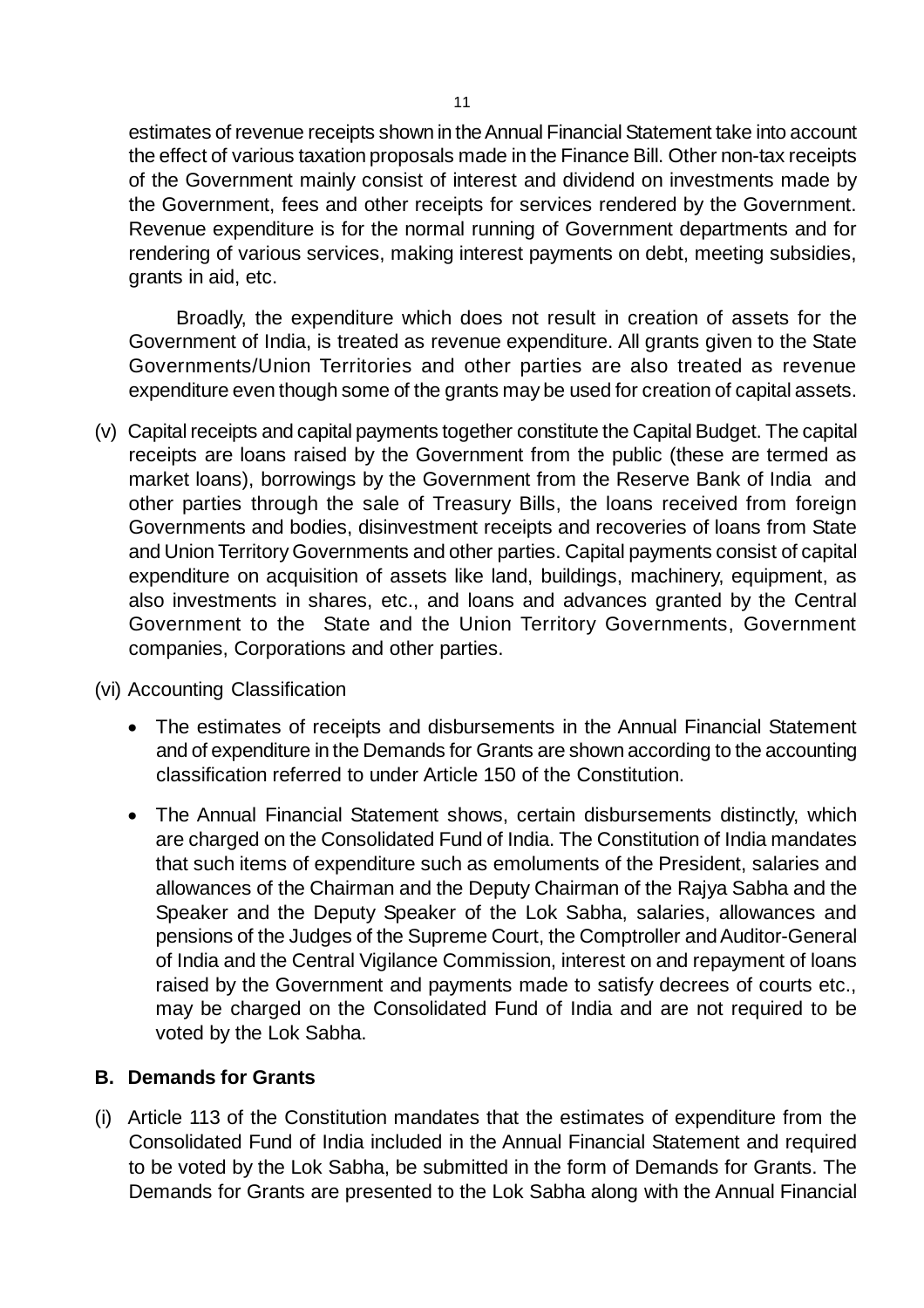<span id="page-3-0"></span>Statement. Generally, one Demand for Grant is presented in respect of each Ministry or Department. However, more than one Demand may be presented for a Ministry or Department depending on the nature of expenditure. With regard to Union Territories without Legislature, a separate Demand is presented for each of such Union Territories. In budget 2018-19 there are 99 Demands for Grants. Each Demand initially gives separately the totals of (i)'voted' and 'charged' expenditure; (ii) the 'revenue' and the 'capital' expenditure and (iii) the grand total on gross basis of the amount of expenditure for which the Demand is presented. This is followed by the estimates of expenditure under different major heads of account. The amounts of recoveries are also shown. The net amount of expenditure after reducing the recoveries from the gross amount is also shown. A summary of Demands for Grants is given at the beginning of this document, while details of 'New Service' or 'New Instrument of Service' such as, formation of a new company, undertaking or a new scheme, etc., if any, are indicated at the end of the document.

(ii) Each Demand normally includes the total provisions required for a service, that is, provisions on account of revenue expenditure, capital expenditure, grants to State and Union Territory Governments and also loans and advances relating to the service. Where the provision for a service is entirely for expenditure charged on the Consolidated Fund of India, for example, interest payments (Demand for Grant No. 37), a separate Appropriation, as distinct from a Demand, is presented for that expenditure and it is not required to be voted by the Lok Sabha. Where, however, expenditure on a service includes both 'voted' and 'charged' items of expenditure, the latter are also included in the Demand presented for that service but the 'voted' and 'charged' provisions are shown separately in that Demand.

### **C. Finance Bill**

At the time of presentation of the Annual Financial Statement before the Parliament, a Finance Bill is also presented in fulfillment of the requirement of Article 110 (1)(a) of the Constitution, detailing the imposition, abolition, remission, alteration or regulation of taxes proposed in the Budget. It also contains other provisions relating to Budget that could be classified as Money Bill. A Finance Bill is a Money Bill as defined in Article 110 of the Constitution.

### **D. Statements mandated under FRBM Act.**

#### **i. Macro-Economic Framework Statement**

The Macro-economic Framework Statement is presented to Parliament under Section 3 of the Fiscal Responsibility and Budget Management Act, 2003 and the rules made thereunder. It contains an assessment of the growth prospects of the economy along with the statement of specific underlying assumptions. It also contains an assessment regarding the GDP growth rate, the domestic economy and the stability of the external sector of the economy, fiscal balance of the Central Government and the external sector balance of the economy.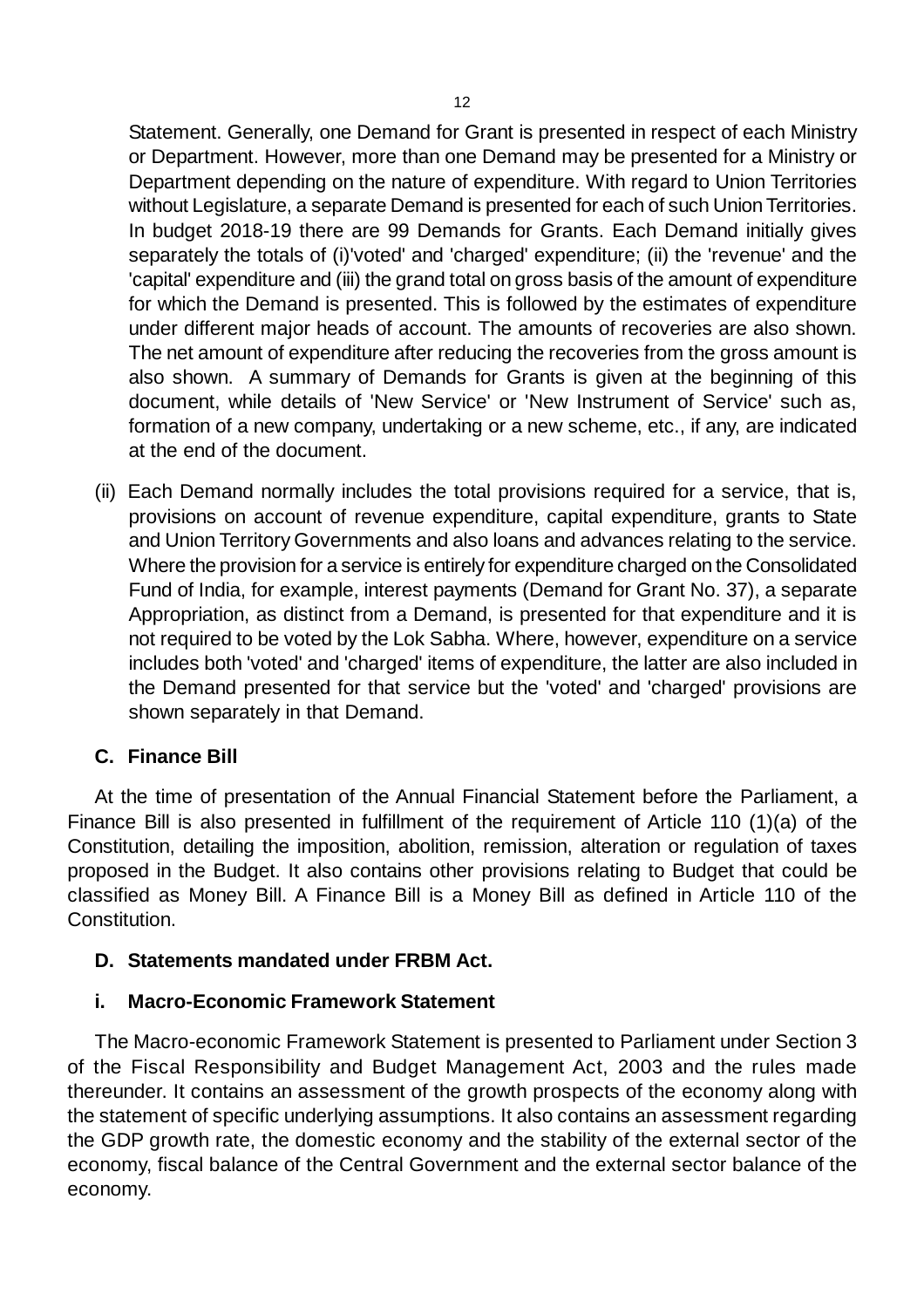#### <span id="page-4-0"></span>**ii. Medium-Term Fiscal Policy cum Fiscal Policy Strategy Statement**

The Medium-Term Fiscal Policy Statement cum Fiscal Policy Strategy Statement is presented to Parliament under Section 3 of the Fiscal Responsibility and Budget Management Act, 2003. It sets out the three-year rolling targets for six specific fiscal indicators in relation to GDP at market prices, namely (i) Fiscal Deficit, (ii) Revenue Deficit, (iii) Primary Deficit (iv) Tax Revenue (v) Non-tax Revenue and (vi) Central Government Debt. The Statement includes the underlying assumptions, an assessment of the balance between revenue receipts and revenue expenditure and the use of capital receipts including market borrowings for the creation of productive assets. It also outlines for the existing financial year, the strategic priorities of the Government relating to taxation, expenditure, lending and investments, administered pricing, borrowings and guarantees. The Statement explains how the current fiscal policies are in conformity with sound fiscal management principles and gives the rationale for any major deviation in key fiscal measures.

#### **2.2 Explanatory Documents:**

To facilitate a more comprehensive understanding of the major features of the Budget, certain other explanatory documents are presented. These are briefly summarized below:

### **E. Expenditure Budget**

The provisions made for a scheme or a programme may be spread over a number of Major Heads in the Revenue and Capital sections in a Demand for Grants. In the Expenditure Budget, the estimates made for a scheme/programme are brought together and shown on a net basis on Revenue and Capital basis at one place. To understand the objectives underlying the expenditure proposed for various schemes and programmes in the Expenditure Budget, suitable explanatory notes are included in this volume.

### **F. Receipt Budget**

Estimates of receipts included in the Annual Financial Statement are further analysed in the document "Receipt Budget". The document provides details of tax and non-tax revenue receipts and capital receipts and explains the estimates. The document also provides a statement on the arrears of tax revenues and non-tax revenues, as mandated under the Fiscal Responsibility and Budget Management Rules, 2004. Trend of receipts and expenditure along with deficit indicators, statement pertaining to National Small Savings Fund (NSSF), Statement of Liabilities, Statement of Guarantees given by the government, statements of Assets and details of External Assistance are also included in Receipts Budget. This also includes the Statement of Revenue Impact of Tax Incentives under the Central Tax System which seeks to list the revenue impact of tax incentives that are proposed by the Central Government. This document also shows liabilities of the Government on account of securities (bonds) issued in lieu of oil and fertilizer subsidies in the past. This was earlier called 'Statement of Revenue Foregone' and brought out as a separate statement in 2015-16. This has been merged in the Receipts Budget from 2016-17 onwards.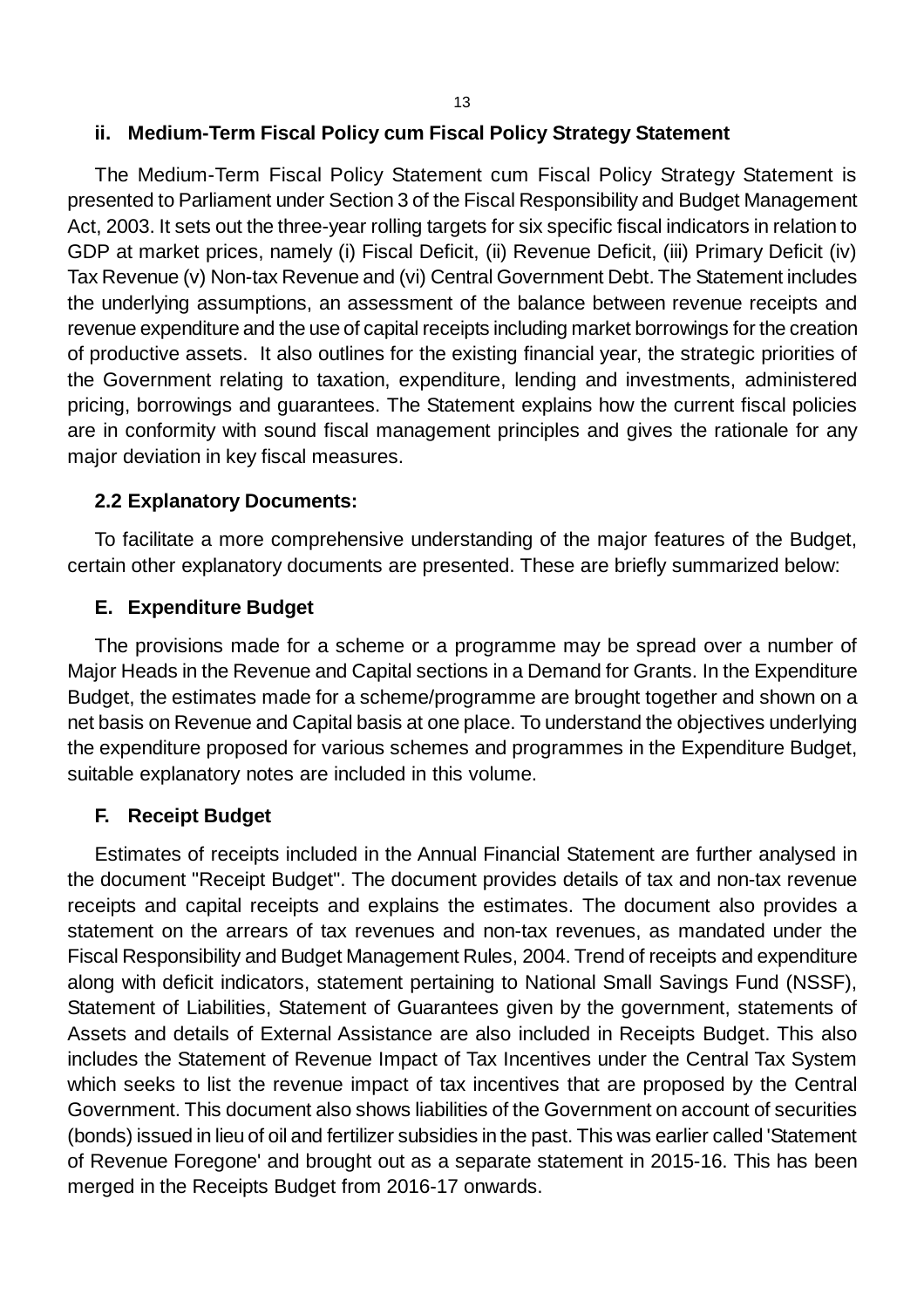## <span id="page-5-0"></span>**G. Expenditure Profile**

- (i) This document was earlier titled Expenditure Budget Vol-I. It has been recast in line with the decision on Plan-Non plan merger. It gives an aggregation of various types of expenditure and certain other items across demands.
- (ii) Under the present accounting and budgetary procedures, certain classes of receipts, such as payments made by one Department to another and receipts of capital projects or schemes, are taken in reduction of the expenditure of the receiving Department. While the estimates of expenditure included in the Demands for Grants are for the gross amounts, the estimates of expenditure included in the Annual Financial Statement are for the net expenditure, after taking into account the recoveries. The document, makes certain other refinements such as netting expenditure of related receipts so that overstatement of receipts and expenditure figures is avoided. The document contains statements indicating major variations between BE 2018-19 and RE 2018-19 as well as between RE 2018-19 and BE 2019-20 with brief reasons. Contributions to International bodies and estimated strength of establishment of various Government Departments and provision thereof are shown in separate Statements. A statement each, showing (i) Gender Budgeting and (ii) Schemes for Development of Scheduled Castes and Scheduled Tribes including Scheduled Caste Sub Scheme (SCSS) and Tribal Sub Scheme (TSS) allocations and (iii) Schemes for the Welfare of Children are also included in this document. It also has statements on (i) the expenditure details and budget estimates regarding Autonomous Bodies and (ii) the details of certain important funds in the Public Account.

### (iii) Scheme Expenditure

Scheme expenditure forms a sizeable proportion of the total expenditure of the Central Government. The Demands for Grants of the various Ministries show the Scheme expenditure under the two categories of Centrally Sponsored Schemes and Central Sector Schemes separately. The Expenditure Profile also gives the total provisions for each of the Ministries arranged under the various categories- Centrally Sponsored Schemes, Central Sector Schemes, Establishment, Other Central Expenditure, Transfer to States etc. and highlights the budget provisions for certain important programmes and schemes. Statements showing externally aided projects are also included in the document.

(iv) Public Sector Enterprises

A detailed report on the working of public sector enterprises is given in the document titled 'Public Enterprises Survey' brought out separately by the Department of Public Enterprises. A report on the working of the enterprises under the control of various administrative Ministries is also given in the Annual Reports of the various Ministries circulated to the Members of Parliament separately. The annual reports along with the audited accounts of each of the Government companies are also separately laid before the Parliament. Besides, the reports of the Comptroller and Auditor General of India on the working of various public sector enterprises, are also laid before Parliament.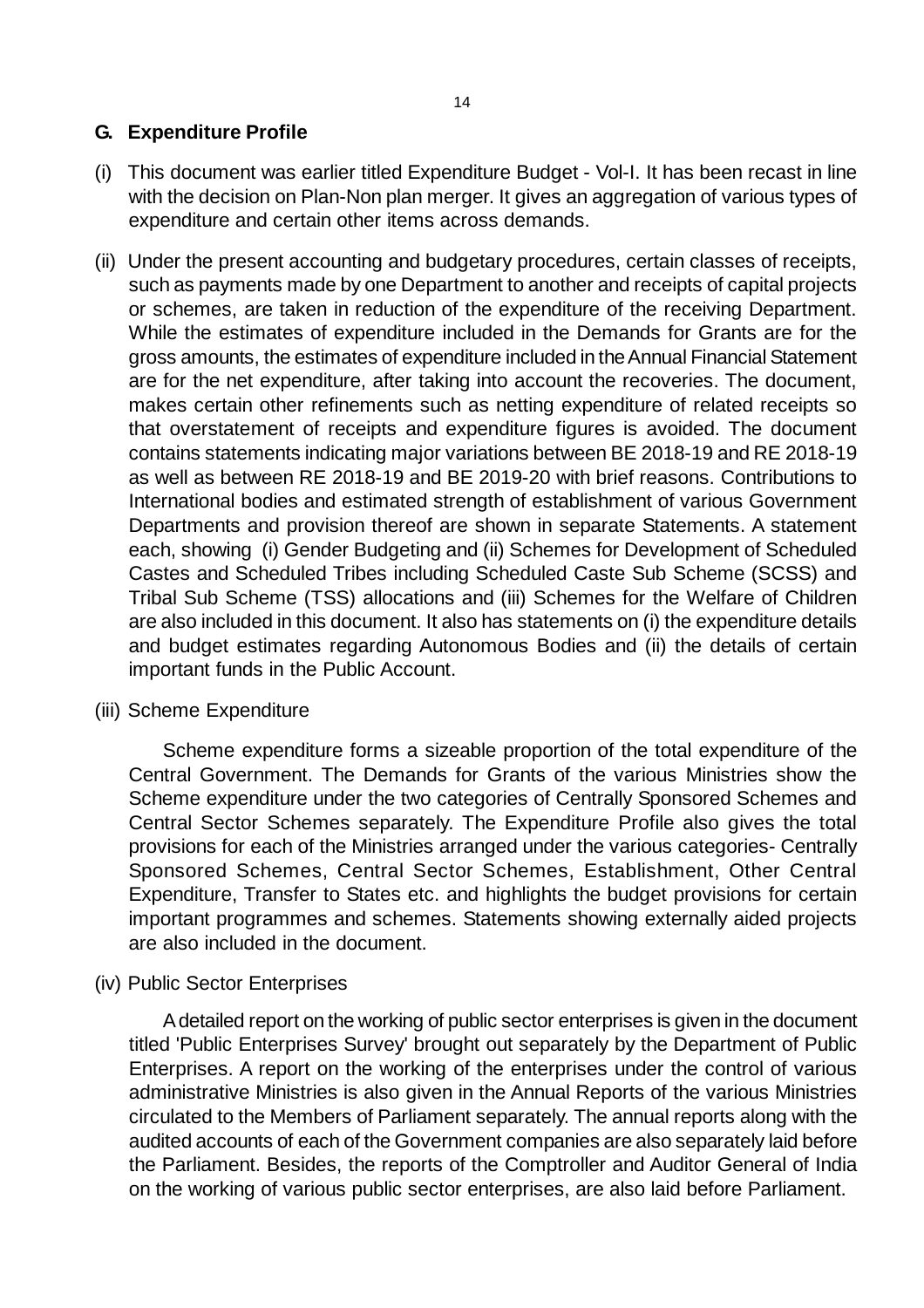<span id="page-6-0"></span>(v) Commercial Departments

Railways is the principal departmentally-run commercial undertaking of Government. The Budget of the Ministry of Railways and the Demands for Grants relating to Railway expenditure are presented to the Parliament together with the Union Budget from the financial year 2017-18 onwards. The Expenditure Profile has a separate section on Railways to capture all the salient aspects of the demand for grants of Railways and other details of interest regarding Railways. The total receipts and expenditure of the Railways are, incorporated in the Annual Financial Statement of the Government of India. Details of other commercially run departmental under takings are also shown in a statement. Expenditure is depicted in the Expenditure Profile and Expenditure Budget, net of receipts of the Departmental Commercial Undertakings, in order to avoid overstatement of both receipts and expenditure.

- (vi) The receipts and expenditure of the Ministry of Defence Demands shown in the Annual Financial Statement, are explained in greater detail in the document Defence Services Estimates presented with the Detailed Demands for Grants of the Ministry of Defence.
- (vii)The details of grants given to bodies other than State and Union Territory Governments are given in the statements of Grants-in-aid paid to non-Government bodies appended to Detailed Demands for Grants of the various Ministries.

#### **H. Budget at a Glance**

- (i) This document shows in brief, receipts and disbursements along with broad details of tax revenues and other receipts. This document provides details of resources transferred by the Central Government to State and Union Territory Governments. This document also shows the revenue deficit, the gross primary deficit and the gross fiscal deficit of the Central Government. The excess of Government's revenue expenditure over revenue receipts constitutes revenue deficit of Government. The difference between the total expenditure of Government by way of revenue, capital and loans net of repayments on the one hand and revenue receipts of Government and capital receipts which are not in the nature of borrowing but which accrue to Government on the other, constitutes gross fiscal deficit. Gross primary deficit is gross fiscal deficit reduced by the gross interest payments. In the Budget documents 'gross fiscal deficit' and 'gross primary deficit' have been referred to in abbreviated form 'fiscal deficit' and 'primary deficit', respectively.
- (ii) The document also includes a statement indicating the quantum and nature (share in Central Taxes, grants/loan) of the total Resources transferred to States and Union Territory Governments. Details of these transfers by way of share of taxes, grants-inaid and loans are given in Expenditure Profile (Statement No.18). Bulk of grants and loans to States are disbursed by the Ministry of Finance and are included in the Demand 'Transfers to States' and in the Demand 'Transfer to Delhi' and Transfer to Puducherry'. The grants and loans released to States and Union Territories by other Ministries/ Departments are reflected in their respective Demands.